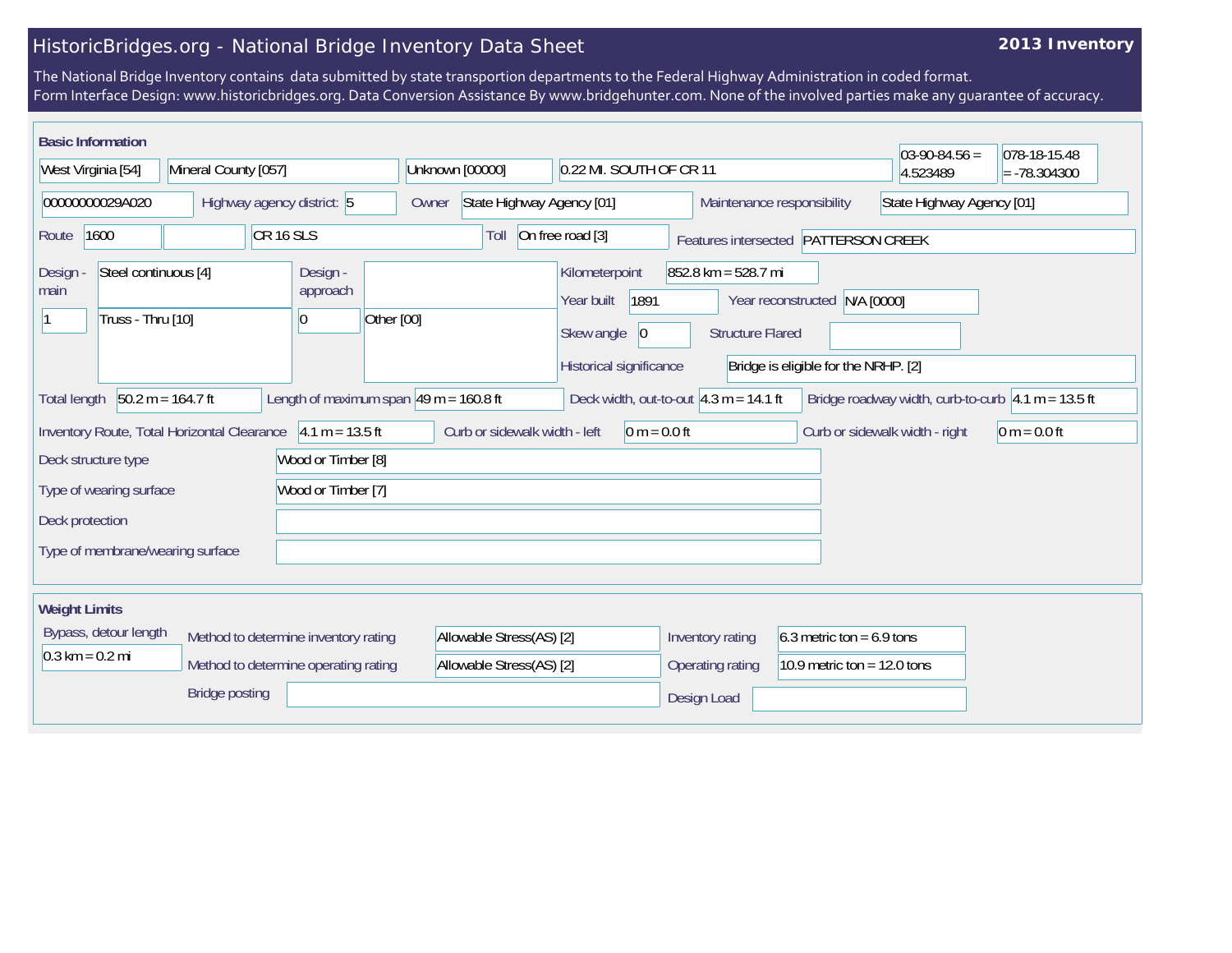| <b>Functional Details</b>                                                                                    |                                              |                                                                                         |                          |                                                       |
|--------------------------------------------------------------------------------------------------------------|----------------------------------------------|-----------------------------------------------------------------------------------------|--------------------------|-------------------------------------------------------|
| Average daily truck traffi 6<br>450<br>Average Daily Traffic                                                 | Year 2011<br>%                               | Future average daily traffic                                                            | 549<br>Year              | 2031                                                  |
| Road classification<br>Local (Rural) [09]                                                                    | Lanes on structure 1                         |                                                                                         | Approach roadway width   | $4.6 m = 15.1 ft$                                     |
| Type of service on bridge Highway [1]                                                                        |                                              | Direction of traffic One lane bridge for 2 - way traffic [3]                            | Bridge median            |                                                       |
| No parallel structure exists. [N]<br>Parallel structure designation                                          |                                              |                                                                                         |                          |                                                       |
| Type of service under bridge<br>Waterway [5]                                                                 | Lanes under structure<br>$ 0\rangle$         | Navigation control                                                                      |                          |                                                       |
| Navigation vertical clearanc<br>$0 = N/A$                                                                    |                                              | Navigation horizontal clearance $ 0 = N/A $                                             |                          |                                                       |
| Minimum navigation vertical clearance, vertical lift bridge                                                  |                                              | Minimum vertical clearance over bridge roadway                                          |                          | $2.82 m = 9.3 ft$                                     |
| Minimum lateral underclearance reference feature Feature not a highway or railroad [N]                       |                                              |                                                                                         |                          |                                                       |
| Minimum lateral underclearance on left $0 = N/A$<br>Minimum lateral underclearance on right 99.9 = Unlimited |                                              |                                                                                         |                          |                                                       |
| Minimum Vertical Underclearance $ 0 = N/A$                                                                   |                                              | Minimum vertical underclearance reference feature Feature not a highway or railroad [N] |                          |                                                       |
| Appraisal ratings - underclearances N/A [N]                                                                  |                                              |                                                                                         |                          |                                                       |
| <b>Repair and Replacement Plans</b>                                                                          |                                              |                                                                                         |                          |                                                       |
|                                                                                                              |                                              |                                                                                         |                          |                                                       |
| Type of work to be performed                                                                                 | Work done by Work to be done by contract [1] |                                                                                         |                          |                                                       |
| Replacement of bridge or other structure because of<br>substandard load carrying capacity or substantial     | Bridge improvement cost                      | 1500000                                                                                 | Roadway improvement cost | 700000                                                |
| bridge roadway geometry. [31]                                                                                | Length of structure improvement              | $76.2 m = 250.0 ft$                                                                     | Total project cost       | 2200000                                               |
|                                                                                                              | Year of improvement cost estimate            | 2010                                                                                    |                          |                                                       |
|                                                                                                              | Border bridge - state                        |                                                                                         |                          | Border bridge - percent responsibility of other state |
|                                                                                                              | Border bridge - structure number             |                                                                                         |                          |                                                       |